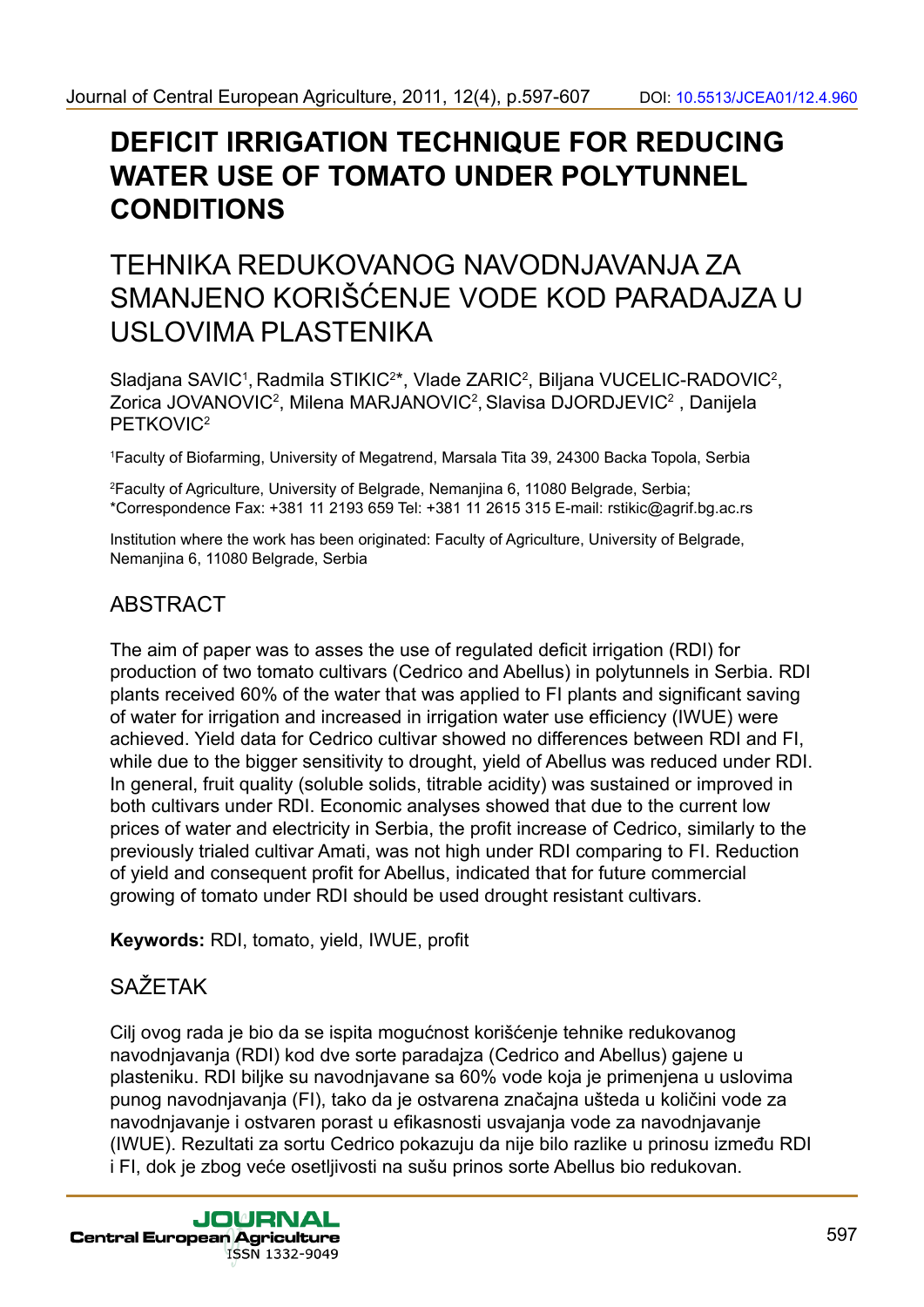Generalno, kvalitet plodova (rastvorljivih suvih materija i količina kiselina) se održao ili čak bio bolji pod dejstvom RDI. Ekonomska analiza je pokazala da zbog, trenutno niskih cena vode i električne energije u Srbiji, profit kod sorte Cedrico i prethodne godine gajene sorte Amati, nije toliko veliki u uslovima RDI u poredjenju sa FI. Redukcija prinosa i profit kod sorte Abellus ukazuju da u budućoj komercijalnoj primeni RDI kod paradajza treba koristiti sorte otporne na sušu.

**Ključne reči**: RDI, paradajz, prinos, IWUE, profit

## DETALJAN SAŽETAK

Tehnika redukovanog navodnjavanja (RDI) se u svetu veoma mnogo primenjuje sa ciljem uštede vode kod različitih poljoprivrednih kultura, dok je za uslove Jugoistočne Evrope relativno nova. Metoda je malo primenjivana i u plasteničkoj proizvodnji. Cilj rada je bio da se ispita efekat primene RDI tehnike na prinos, kvalitet prinosa i efikasnost usvajanja vode za navodnjavanje (IWUE) i ostvareni profit kod dve sorte paradajza (Cedrico i Abellus) gajene u plasteniku. RDI je započeto u fazi prve cvetne grane i trajalo je 4 meseca. Na osnovu sadržaja vode u zemljištu (merenja Delta-T probom), RDI biljke su zalivane sa 60% od norme punog navodnjavanja (FI). Na kraju ogleda izmerena je suva masa nadzemnog dela, broj plodova po biljci, njihov dijametar, sveža i suva masa, °Brix vrednosti (refraktometrijskom metodom) i sadržaj kiselina (titracijom sa NAOH). Efikasnost korišćenja vode za navodnjavanje (IWUE) je izračunat iz odnosa ostvarenog prinosa i količine utrošene vode za navodnjavanje biljaka. Ekonomska analiza je izvršena na osnovu fiksnih (priprema za sađenje, sadni materijal, đubriva, sredstva za zaštitu bilja i troškovi rada) i varijabilnih (cene utrošene vode i električne energije za rad pumpi) troškova. Na osnovu prinosa i cene paradajza izvršen obračun prihoda, a po odbitku troškova i profit. Ekonomska analiza je obuhvatila i sortu Amati koja je u istim uslovima gajena prethodne godine. Rezultati su pokazali da primena RDI kod sorte Cedrico nije dovela do redukcije rastenja biljaka ili plodova (njihovog broja i mase). Kod RDI biljaka sorte Abellus došlo je do redukcije u suvoj masi nadzemnog dela, dijametra i sveže mase plodova, kao i ukupnog prinosa i to za 6% u odnosu na FI. To ukazuje da je sorta Abellus osetljivija na sušu od sorte Cedrico. RDI je dovelo i do povećanja sadržaj kiselina u plodovima sorte Cedrico i <sup>o</sup>Brix vrednosti kod sorte Abellus. RDI je kod obe sorte doveo do porasta IWUE (kod Cedrico za 75% a Abellus za 33%). Ekonomska analiza je pokazala da profit pri primeni RN kod sorte Cedrico (720 € ha-1) i Amati (759 € ha-1) nije toliko veliki koliko se moglo očekivati u odnosu na uštedu vode i električne energije (za 38%) u ovom sistemu u odnosu na FI. Kod sorte Abellus zbog redukcije prinosa profit nije ostvaren. Osnovni razlog ovako malog profita je u tome što su trenutno cene vode i električne energije u Srbiji veoma niske. Međutim, uzimajući u obzir klimatske promene i sve više izražen efekat suše, kao i to da će cene vode i električne energije porasti, za očekivati je da će ova tehnika navodnjavanja naći svoju primenu u proizvodnji paradajza u Srbiji, kao i u drugim zemljama Jugoistočne Evrope. Preporuka je da se koriste sorte paradajza otporne na sušu.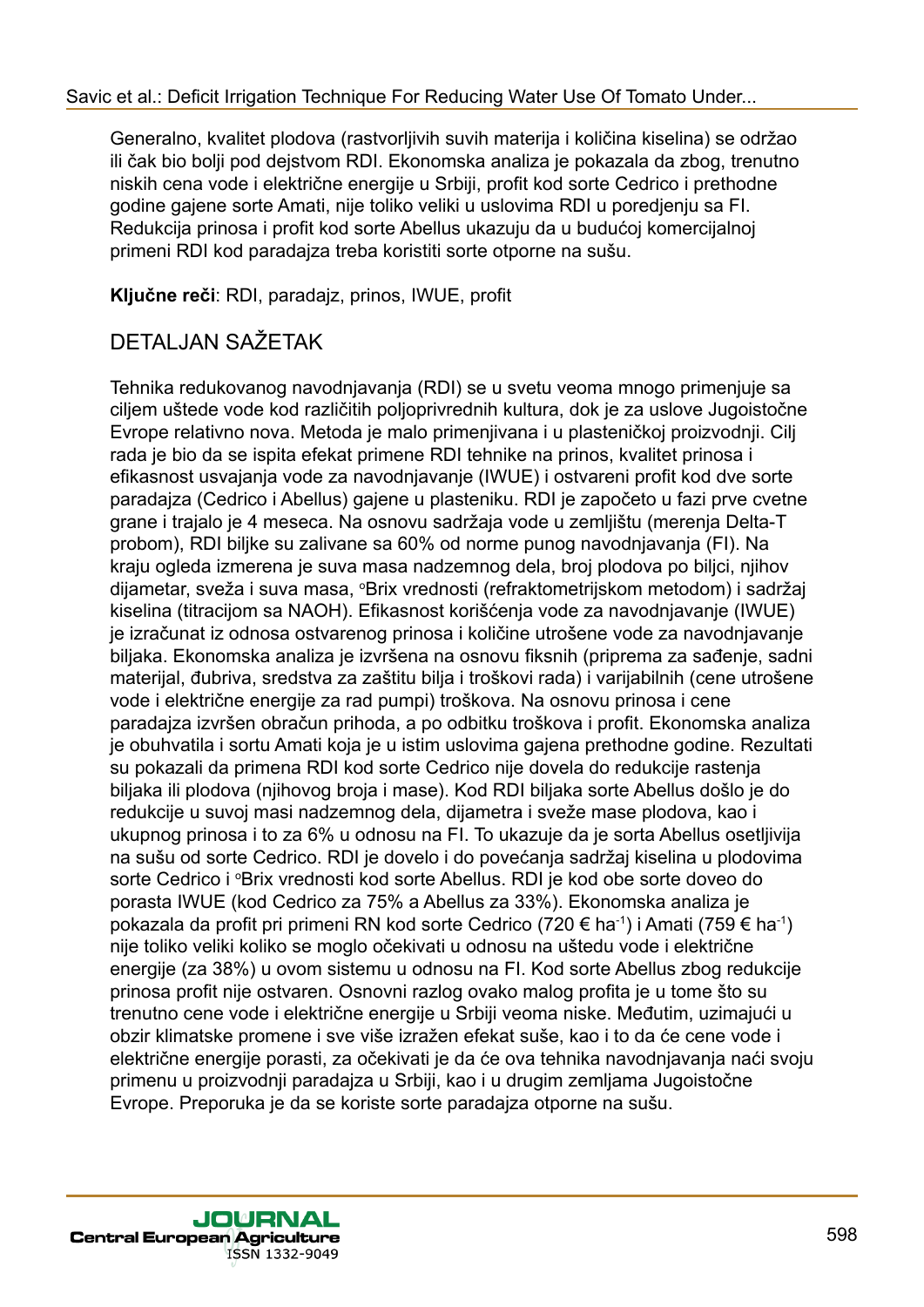### INTRODUCTION

Tomatoes (*Solanum lycopersicum* L) is the most widely grown vegetables in the world. Present world production of tomato is about 100 million tonnes fresh fruit from 3.7 million hectares. In the European Union, 17 millions tons fresh fruit are produced on 300,000 ha [5]. Tomato is also one of the most widely grown vegetable in the South East European region and production varied from 1.464.844 t in Greece and 640.785 t in Romania to 152.052 t in Serbia and 48076 in Croatia [6]. Water supply is essential for successful production of this culture, but the water requirement depends of environmental conditions and soil type, phase of ontogenesis etc. However, in many countries including these of South East European region, as a consequence of global climate changes and environmental pollution, water use in agriculture is reduced.

Use of deficit irrigation strategies, especially regulated deficit irrigation (RDI) is one of the actions that were suggested to save water for irrigation [4, 2]. RDI is a method that irrigates the entire root zone with an amount of water less than the potential evapotranspiration during whole or specific periods of the crop cycle [3]. RDI can also reduce yield and for optimal application of RDI plant and soil water status must be monitored in order to maintain plant water regime within the certain degree of water stress that could not limit yield. This is the major difficulty when RDI is applied in the field conditions [20]. However, if RDI is managed carefully the negative impact on yield could be avoided, WUE increased and farmer's profit maintained or even increased [7].

The aim of presented paper was to investigate the effects of RDI on yield, yield quality and irrigation water use efficiency (IWUE) of tomato grown polytunnel conditions. The potential of RDI for saving water in commercial polytunnel or glasshouse conditions has been relatively unexplored so far. To avoid drought effect on yield, tomato growers often over-irrigate plants and they receive much more water that they need. This could have damaging effects on crop development and yield and also increase risks of pests and diseases development. In such scenario the RDI strategy could be a viable practice to control damaging effects and to save water for irrigation. RDI studies also demonstrated that responses to this technique vary significantly among crop species and cultivars [2]

and therefore in presented paper we compared the reaction of two tomato cultivars to RDI under polytunnel conditions. Although RDI application for tomato irrigation has been widely studied, mainly in the controlled and field conditions, the profitability of RDI technique in commercial condition of tomato growing is largely unknown. Thus, the objective of our paper was also to investigate the economic implication of RDI method in polytunnels.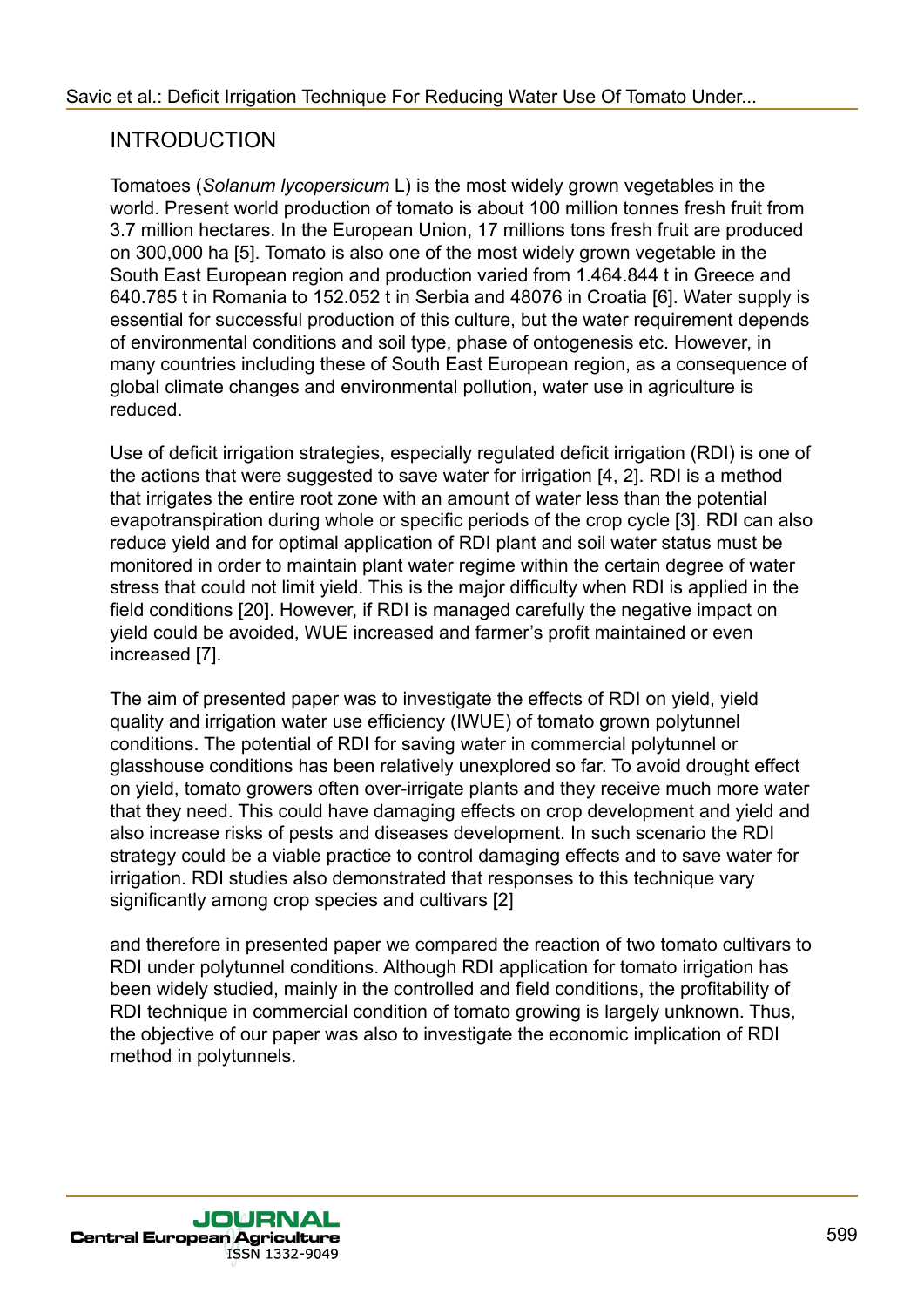### MATERIAL AND METHODS

### **Polytunnel experiment**

Two tomato experiments were carried out during 2006 and 2007 in a commercial polytunnels, located 10 km north of Belgrade. Planted tomato (*Solanum lycopersicum* L.) cultivars were Cedrico F1 and Abellus F1 (Rijk Zwaan, Netherland). Polytunnel design was typical for Serbia with the size of 400  $m^2$  (width 8 m and length 50 m), covered with polyethylene folia and unheated. Tomatoes were grown on loam-clay soil with field water capacity of 0.356  $m<sup>3</sup> m<sup>-3</sup>$  and a wilting point of 0.188  $m<sup>3</sup> m<sup>-3</sup>$ . Seeds were sown at the end of February and uniform tomato plants were transplanted into polytunnel soil at the end of April. Plants were planted in single rows each having 90 plants of 50 cm spacing in rows. When plants were in the phenological phase of the first truss formed (middle of May), FI and RDI were applied. The irrigation was done by the drip system between the middle of May and the end of August, when plants were in the growth stage 88 [8]. Plants in FI treatment were irrigated every two or three days and RDI plants received 60% of the water that was applied to FI. Irrigation timing and the amount of supplied water in FI and RDI treatments were calculated in accordance to the SWC measured by the profile probe (PR2/6, Delta-T Device, Ltd, UK).

#### **Measured parameters**

From both investigated species yield and yield quality data were collected at harvest as well as data for calculation of irrigation water use efficiency (IWUE). Tomato fruits were harvested when the stage of ripeness had been reached. Their diameter was measured using digital vernier callipers (Digimatic ABSolute Caliper Series 500, Mitutoyo Ltd., UK). Soluble solids, expressed as <sup>o</sup>Brix, were measured by using a Reichert hand-held refractometer (Reichert Analytical Instruments, Depew NY). Titrable acidity was determined by titration with NaOH [12] and expressed as µmol citric acid.

The irrigation water use efficiency (IWUE), was used to evaluate comparative benefits of the irrigation treatments. IWUE was calculated as the ratio between yield (expressed as FW of fruits) and the amount of water used for irrigation. During investigated season for irrigation of Cedrico plants under FI it was used 1,566 m<sup>3</sup> ha<sup>-1</sup> H<sub>2</sub>O, while for RDI 823, 5 m<sup>3</sup> ha<sup>-1</sup> H<sub>2</sub>O. The amounts of water for irrigation of Abellus were smaller (1,350 and 795 m $^3$  ha $^{\text{-1}}$  for FI and RDI, respectively).

#### **Economic evaluation**

The economic evaluation included the results for cultivars Cedrico and Abellus, and also results for trialed in the similar experimental conditions cultivar Amati during 2006 year [17]. Economic evaluation was similar to the analyses done by Romero et al. [16] and Perez-Perez et al. [14]. Costs were divided into fixed operational costs and variable costs. Fixed costs consisted of: preparation and planting in polytunnel, tomato seeds, application of fertilizers and phytosanitary products, herbicides and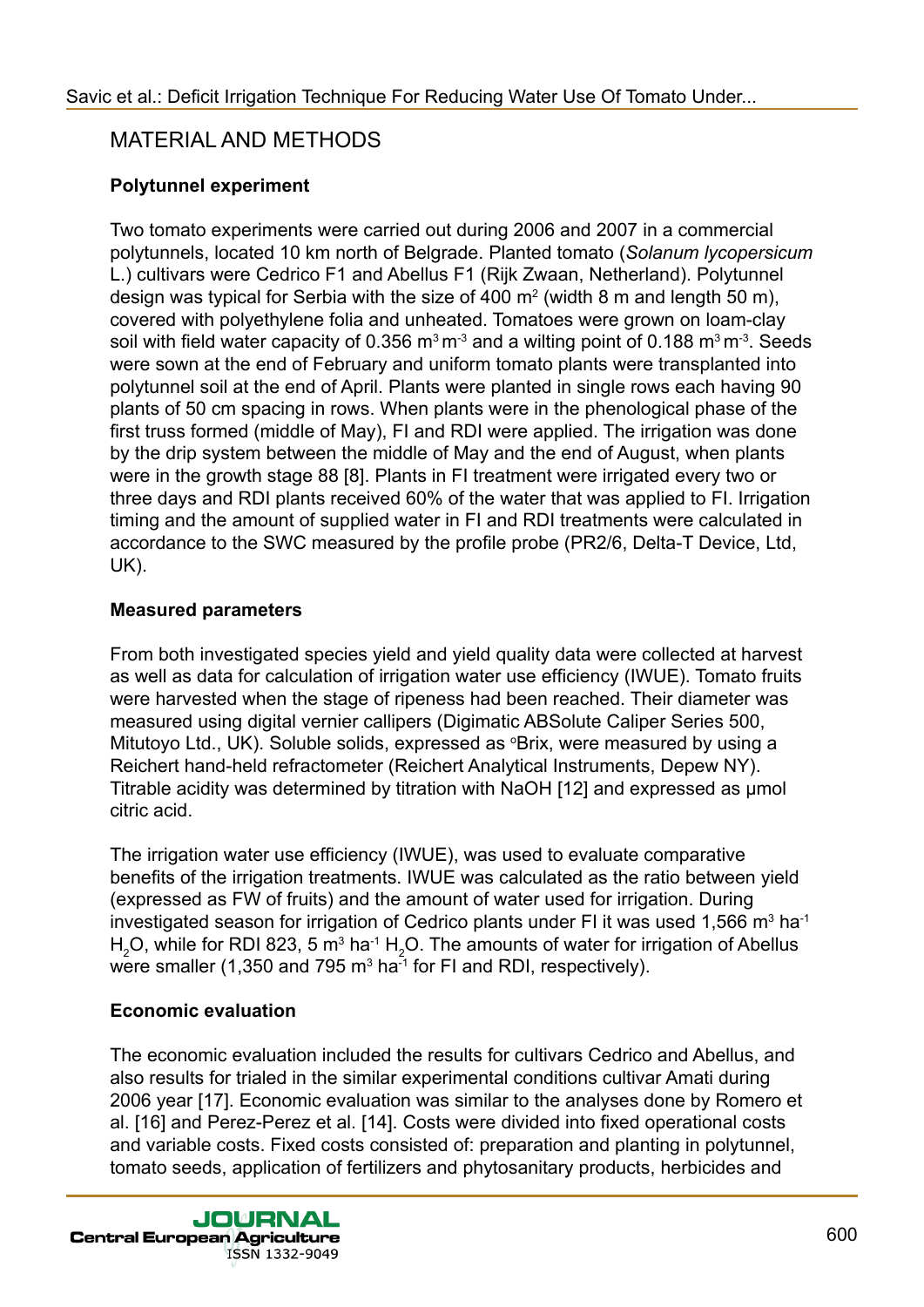labor payment (staff). Variable costs included cost of water for irrigation and cost of electricity for irrigation pumps. Cost of the initial investment in construction of polytunnel, overhead cost, cost for irrigation equipment (drip lines, tank for fertilizer and irrigation pump) and machinery for carrying out related agricultural tasks were not taken into consideration. Labour cost was 1.50  $\epsilon$  h<sup>-1</sup> and the price of the water was  $0.33 \in \text{m}^3[19]$ . The cost of electricity for pumping water (0.043  $\in \text{m}^3$ ) was according to Ørum et al. [22] calculated on the basis of total energy use (0.36 kW  $\text{m}^3$ ) and the cost of energy in Serbia (0.12  $\in$  kW h<sup>-1</sup>). Calculation of the energy use for irrigation involved several components as operating time, the water flow in drip systems, efficiency of motor and pump and distance from water source to the field or to the polytunnel. The tomato price used for calculation was  $0.54 \in kg^{-1}$  for Cedrico and Abellus and  $0.57 \in \text{kg}^{-1}$  for Amati [19]. Profit was calculated by subtracting the total production costs (fixed and variable) from total income.

### **Statistical analyses**

Mean values of investigated traits were compared between the two irrigation treatments with the Student's t-test (Sigma Plot 6.0 for Windows - SPW 6.0, Jandel Scientific, Erckhart, Germany) and differences have been deemed statistically significant at 5 and 1 % probability level.

# RESULTS

In presented experiments the significant saving of water for irrigation of both cultivars was achieved under RDI comparing to FI (743 and 555 m $^3\mathsf{H}_2\mathsf{O}$  ha $^4$  for Cedrico and Abellus, respectively). Comparison between investigated cultivars showed differences in both treatment. Under both FI and RDI, Abellus cultivar had a higher shoot dry weight, while the number of fruits and fruit fresh weight and final yield were significantly lower comparing to the Cedrico (Table 1 and 2).

Table 1. Investigated traits in tomato cultivar Cedrico grown in polytunnel under full irrigation (FI) and deficit irrigation (RDI)

Tabela 1. Ispitivani parametri kod sorte Cedrico gajene u uslovima plastenika i navodnjavane sa punom normom (FI) i redukovanim navodnjavanjem (RDI)

| <b>Traits</b>                              | FI     | <b>RDI</b> |
|--------------------------------------------|--------|------------|
| Shoot DW per plant                         | 78.0   | 84.5       |
| Number of fruits per plant                 | 40.45  | 37.45      |
| Average fruit diameter (mm)                | 60.39  | 60.23      |
| Fruit FW (kg per plant)                    | 5.52   | 5.30       |
| Fruit DW (g per plant)                     | 212.8  | 214.6      |
| Soluble solids (°Brix)                     | 5.44   | 5.40       |
| Titrable acidity (citric acid umol g-1 FW) | 31.70a | 41.80b     |
| IWUE (kg $m^{-3}H_2O$ ha <sup>-1</sup> )   | 47.6a  | 83.6b      |

Means bearing uncommon letter(s) in a column varied significantly at 5 % level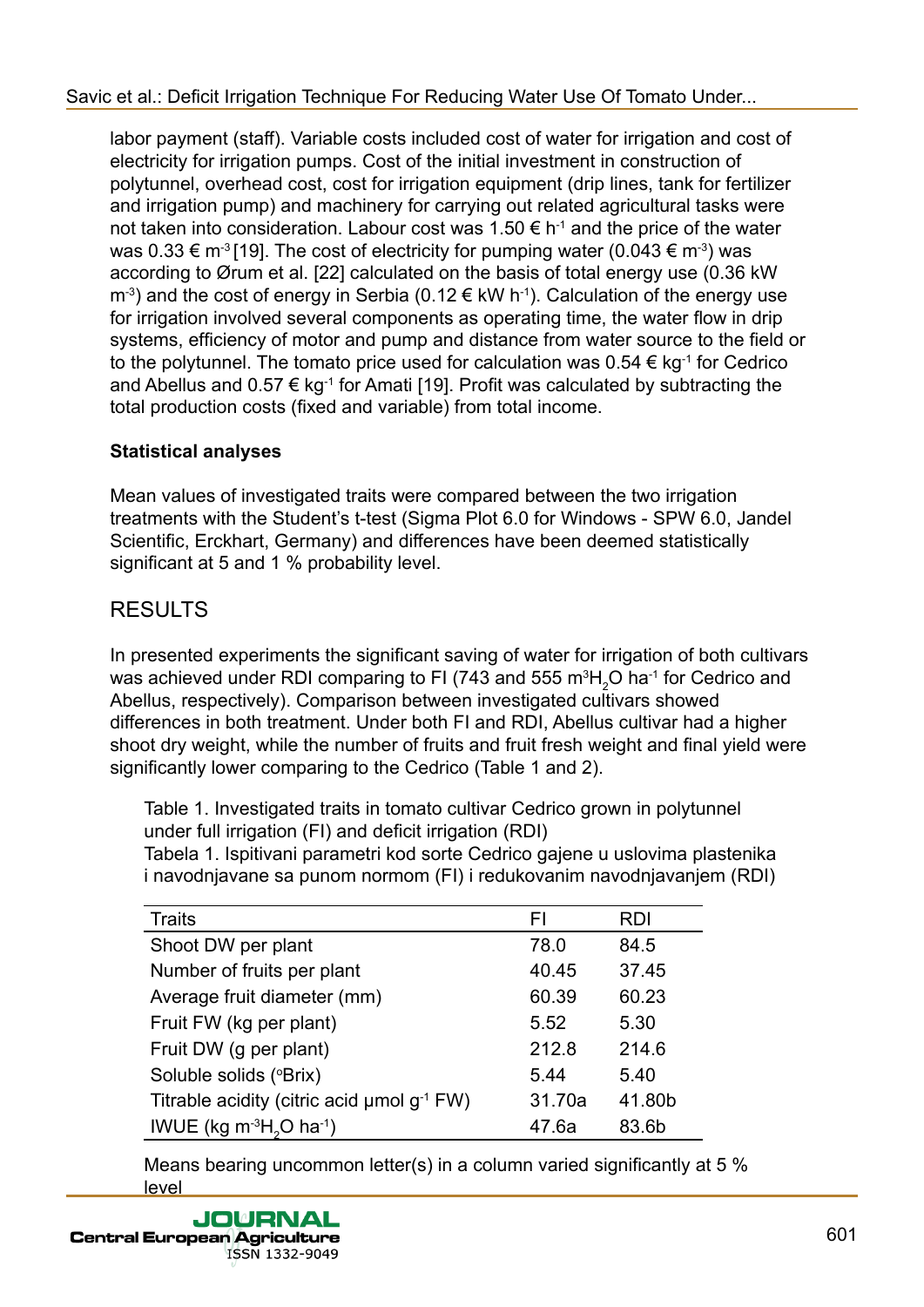The effects of RDI on plant growth, yield and fruit characteristics also differed between investigated cultivars. Results for Cedrico showed that RDI irrigation did not have a significant effect on both shoot growth or fruit growth (Table 1). Shoot dry weight, the number of harvested fruits per plant, fruit diameter, fruit FW and DW mass and final yield has not been significantly different from FI treatment. On the contrary, in Abellus shoot growth was significantly reduced under RDI, as well as fruit diameter and fresh weight. Fruit number and fruit dry weight was not significantly reduced under RDI (Table 2).

Table 2. Investigated traits in tomato cultivar Abellus grown in polytunnel under full irrigation (FI) and deficit irrigation (RDI) Tabela 2. Ispitivani parametri kod sorte Cedrico gajene u uslovima plastenika i navodnjavane sa punom normom (FI) i redukovanim navodnjavanjem (RDI)

| <b>Traits</b>                                        | FI      | <b>RDI</b> |
|------------------------------------------------------|---------|------------|
| Shoot DW per plant                                   | 182. 5a | 133.1b     |
| Number of fruits per plant                           | 35.3    | 34.2       |
| Average fruit diameter (mm)                          | 65.2a   | 57.7b      |
| Fruit FW (kg per plant)                              | 4.10a   | 3.70b      |
| Fruit DW (g per plant)                               | 214.1   | 199.0      |
| Soluble solids (°Brix)                               | 5.5a    | 7.7b       |
| Titrable acidity (citric acid $\mu$ mol $g^{-1}$ FW) | 30.5    | 26.0       |
| IWUE (kg $m^{-3}H2O$ ha <sup>-1</sup> )              | 47.4a   | 63.2b      |

Means bearing uncommon letter(s) in a column varied significantly at 5 % level

The fruit quality data for Cedrico did not show significant differences between RDI and FI plants in total soluble solids content, but TA was increased under RDI (Table 1). Fruit quality results for Abellus plants showed an opposite change. The TA activity was similar in both treatments, although soluble solids were significantly increased under RDI (Table 2). In both cultivars, the IWUE was significantly increased under RDI comparing to FI (by 75% and 33% for Cedrico and Abellus, respectively).

In order to relate the financial requirements of the RDI and FI techniques to a production basis and profit, the economic analyses were done for Cedrico and Abellus, and also for previously trialed cultivar Amati [17]. Fixed and variable costs of both techniques and final profit were compared to justify profit of RDI technique for three tomato cultivars (Table 3). Comparison between RDI and FI showed that the biggest reduction of the fixed operating costs under RDI treatment for all investigated cultivars was for labour (*ca.* by 16%) and fertilizers and phytosanitars (*ca.* by 28%). In all experiments variable costs under RDI were significantly reduced comparing to FI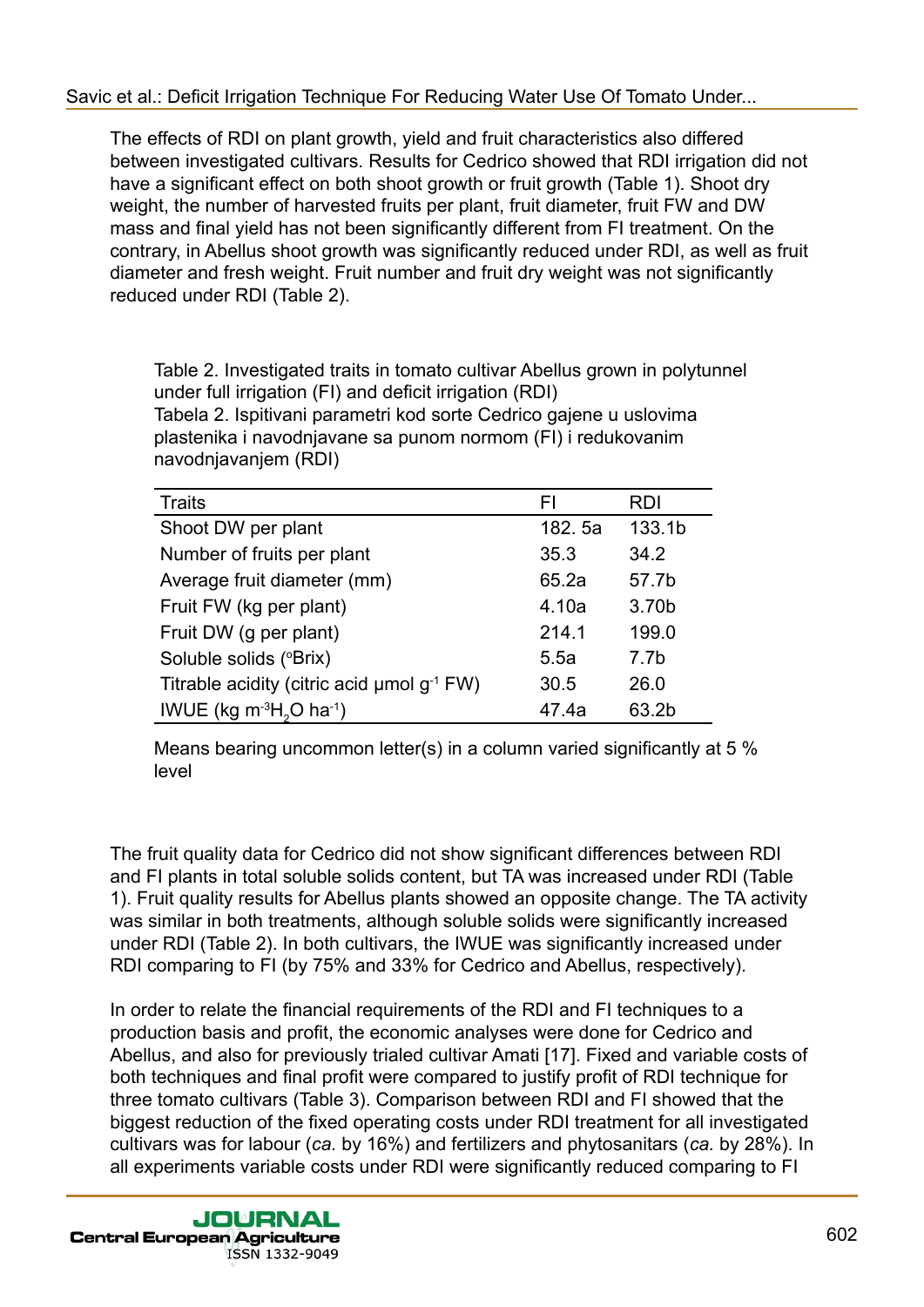due to the saving of about 38% of the costs for irrigation water and electricity. However, the variable costs were a small proportion of total production costs under RDI, and therefore, comparison between FI and RDI did not show a big reduction of total production costs under RDI comparing to FI (only by 16% for Cedrico and 13% for Abellus and Amati). This could explain the small profit under RDI production for Cedrico (720  $\epsilon$  ha<sup>-1</sup>) and Amati (759  $\epsilon$  ha<sup>-1</sup>). Due to the yield reduction in Abellus, the profit under RDI was not achieved.

Table 3. Economic analyses for tomato cultivars Cedrico, Abellus and Amati production under full irrigation (FI) and deficit irrigation (RDI)

Tabela 3. Ekonomska analiza proizvodnje sorti Cedrico, Abellus i Amati u uslovima navodnjavanja sa punom normom (FI) i redukovanim navodnjavanjem (RDI)

| Cost explanation                                            | Cedrico    |            | Abellus |            | Amati  |            |
|-------------------------------------------------------------|------------|------------|---------|------------|--------|------------|
|                                                             | F1         | <b>RDI</b> | FI      | <b>RDI</b> | F1     | <b>RDI</b> |
| <b>Fixed cost</b>                                           |            |            |         |            |        |            |
| Preparation and planting                                    |            |            |         |            |        |            |
| $(E \text{ ha}^{-1})$                                       | 500        | 500        | 500     | 500        | 500    | 500        |
| Seed ( $\in$ ha <sup>-1</sup> )                             | 1,500      | 1,500      | 1,300   | 1,300      | 1,400  | 1,400      |
| Fertilizers and phytosanitary                               | 1,500      | 1,080      | 1,500   | 1,080      | 1,500  | 1,080      |
| products ( $\in$ ha <sup>-1</sup> )                         |            |            |         |            |        |            |
| Herbicides ( $\epsilon$ ha <sup>-1</sup> )                  | 600        | 600        | 600     | 600        | 600    | 600        |
| Labour ( $\in$ ha <sup>-1</sup> )                           | 1,861      | 1,568      | 1,600   | 1,505      | 1,656  | 1,489      |
| Total fixed costs ( $\in$ ha <sup>-1</sup> )                | 5,961      | 5,248      | 5,500   | 4,985      | 5,656  | 5,069      |
| Variable costs                                              |            |            |         |            |        |            |
| Irrigation - total water costs ( $\epsilon$<br>$ha^{-1}$ )  | 517        | 272        | 445     | 262        | 460    | 258        |
| Irrigation - total energy costs ( $\epsilon$<br>$ha^{-1}$ ) | 67         | 35         | 58      | 34         | 60     | 33         |
| Total variable costs ( $\epsilon$ ha <sup>-1</sup> )        | 584        | 307        | 503     | 296        | 520    | 291        |
| Total production costs ( $\epsilon$ ha <sup>-1</sup> )      | 6,545      | 5,555      | 6,003   | 5,281      | 6,176  | 5,360      |
| Income                                                      |            |            |         |            |        |            |
| Yield $(t \text{ ha}^{-1})$                                 | 74.5       | 74.0       | 59.00   | 55.9       | 48.7   | 48.6       |
| Price ( $\in$ kg <sup>-1</sup> )                            | 0.54       | 0.54       | 0.54    | 0.54       | 0.57   | 0.57       |
| Total income ( $\in$ ha <sup>-1</sup> )                     | 40,230     | 39,960     | 31,860  | 30,186     | 27,759 | 27,702     |
| Profit ( $\in$ ha <sup>-1</sup> )                           | 33<br>,685 | 34,405     | 25,857  | 24,905     | 21,583 | 22,342     |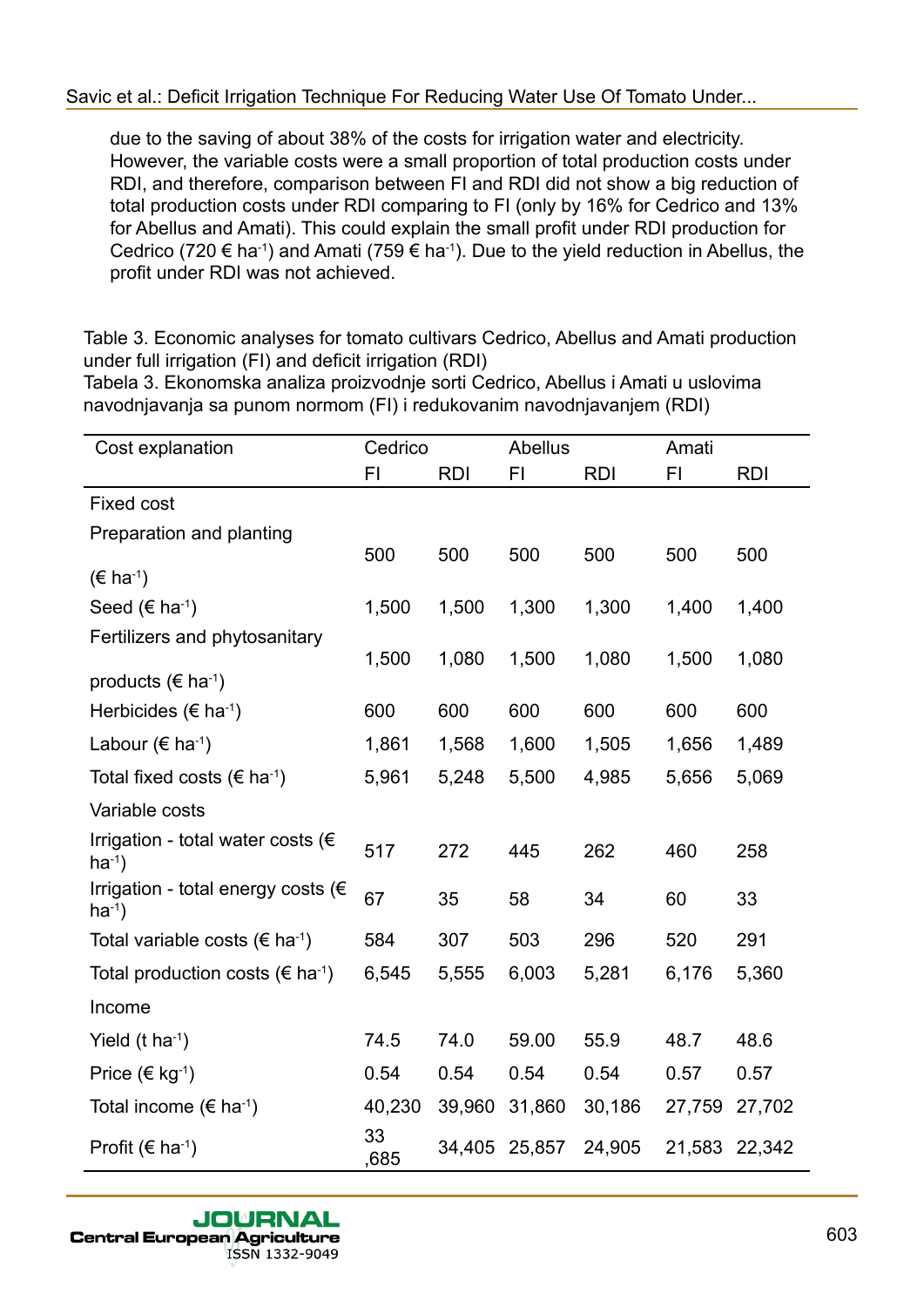## **DISCUSSION**

Our results confirm that with RDI strategy it is possible to save water for irrigation and increase IWUE without significant reduction of yield (Table 4). Such significant increase in IWUE is in line with RDI studies for tomato cultivars [10, 21]. However, there is some discrepancy concerning the results about RDI effects on tomato yield. Results of Jensen et al. [9] for fresh tomato grown in field conditions, showed similarly to our results for Cedrico, and earlier for Amati [17], that under RDI yield and yield quality might be sustained. Similarly to our results for Abellus, in the literature, there are also results showing that RDI reduced yield of tomato [15, 10, 21]. According to the Polupol et al. [15] drought during tomato flowering or fruit-set phases may induce abortion of flowers. Consequently, the lower number of fruits is produced and the tomato yield is reduced.

The key to the RDI strategy is the timing of the application that depends on the phenological stage and on the severity of the stress imposed. Recently, Jensen et al. [9] suggested new RDI irrigation guidelines for tomato. For fresh tomato grown in the field full irrigation is needed until the crops are well established (until the first truces are developed), and then RDI should start. In the first two weeks RDI should be applied to save 15-20% of FI, then water saving by RDI could increase to 30% of FI and, finally, in the last 14 days of the tomato growth period RDI could be applied to save 50% of FI irrigation. For processing tomato RDI should be applied later (at the 4-5<sup>th</sup> cluster). Similar RDI scheduling for irrigation of field grown processing tomato was also suggested by Patane and Cosentino [13].

In both of our experiments the irrigation started in the vegetative phase of tomato growth that is according to Srinivasa et al. [18] less sensitive to water stress than the reproductive phase. Thus, different reaction of our investigated cultivars to RDI might be explained by different sensitivity of these cultivars to drought. Such conclusion is supported by data which showed that under RDI the shoot DW in Abellus was reduced by *ca*. 30 %, as well as the number and FW of fruits (*ca.* 12%) comparing to FI (Table 2). Such tendency of growth reduction under RDI was not asserted for Cedrico cultivar (Table 1), as well as for Amati [17]. These results indicated that cultivar Abellus is more susceptible to drought than Cedrico and Amati.

In general, yield quality data of our experiments showed that under RDI the fruit quality parameters were sustained or even increased comparing to FI treatments (Table 1 and 2). Under RDI the TA was increased in the fruits of Cedrico, while the soluble solids were increased in Abellus fruits. Similar results were also obtained in other experiments [11, 17].

In literature, there are a lot of reports concerning the economics of managing RDI to different agricultural crops but mainly for semiarid regions [16, 14]. According to Ali et al. [1] economic benefit of RDI is derived from three factors: increased irrigation efficiency, reduced cost of irrigation and the opportunity costs of water. Our results showed under RDI a significant reduction in the costs of water and electricity used for irrigation comparing to FI (Table 3). However, due to the relatively low prices of water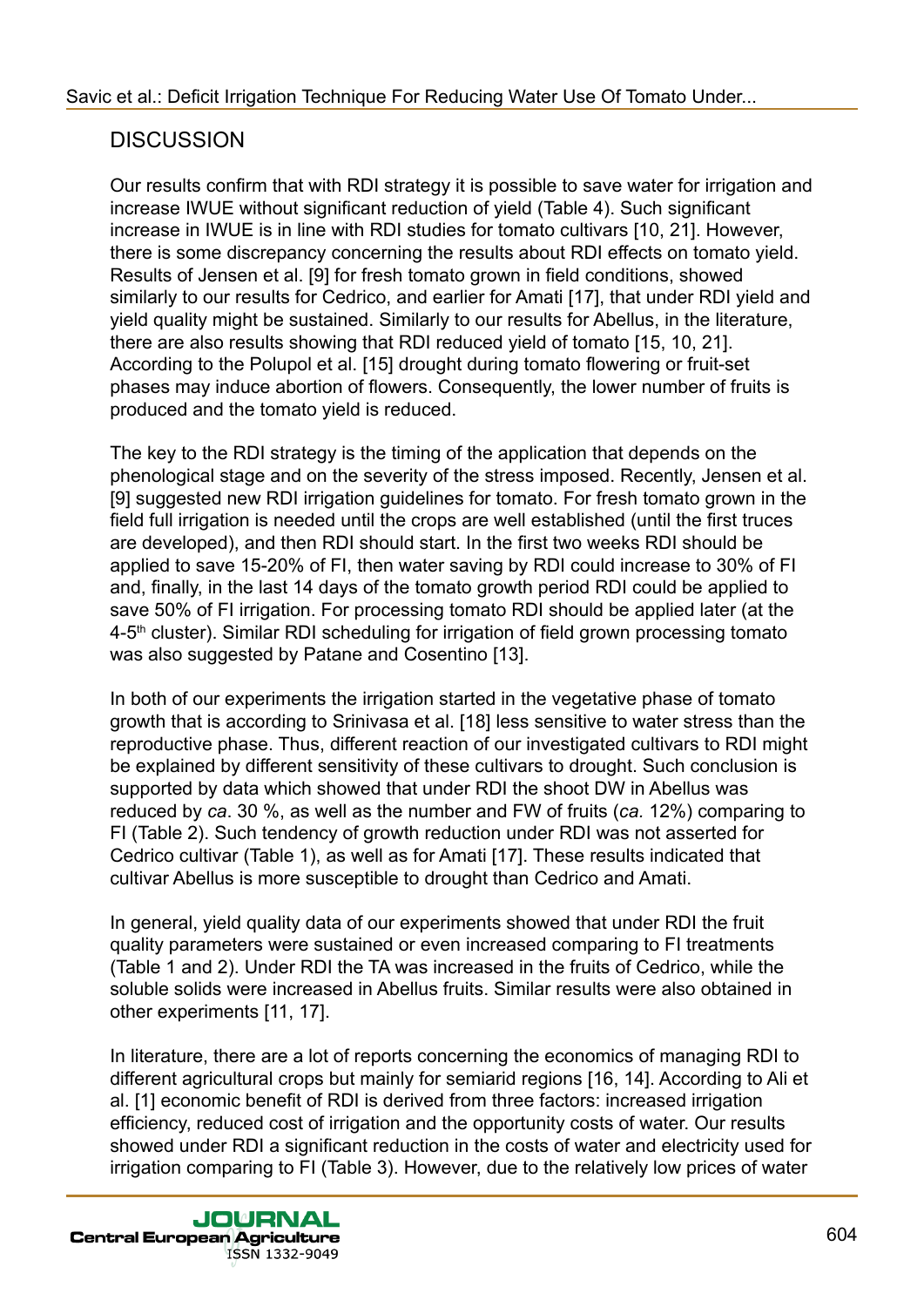#### [Savic et al.: Deficit Irrigation Technique For Reducing Water Use Of Tomato Under...](http://jcea.agr.hr/volumes.php?search=Article%3A960)

for irrigation and electricity in Serbia, the reduction in total production costs under was not big. For comparison the prices of water were by 10%, 44% and 90% higher in Montenegro, FYR Macedonia and Bosnia & Herzegovina, respectively. Similar differences between Serbia and these South East European countries were also for electricity prices. The profit depends also on yield prices that are among lowest in South Eastern Europe. The low price of agricultural products in Serbia is also the result of low labour cost (1.50  $\epsilon$  h<sup>-1</sup>). This could allow Serbian farmers to sell their products at a more competitive market price. Product prices also varied within the year or year to year. The prices of tomato used in this study were the average for July and August 2007 (for Cedrico and Abellus) and 2006 (for cultivar Amati), but in October and November of the both years the prices were 66% higher. If tomato growing under RDI would be prolonged to longer period than four months, it will further increase profit and reduce irrigation costs.

### **CONCLUSION**

Greater savings of water for irrigation, the increase in IWUE and the maintenance of yield in cultivars Cedrico, and earlier Amati indicate that RDI could be the more promising strategy for future irrigations of tomato than classical FI approaches. Results for Abellus cultivar indicated for tomato production under RDI should be used drought resistant tomato cultivars. Adoption of RDI technique would be especially helpful for tomato growers which often over-irrigate plants to avoid reduction of yield induced by increased temperature and evaporatranspiration in polytunnels during summer months. Due to the relatively low prices of water for irrigation and electricity in Serbia, the RDI strategy is not yet as profitable as it is in other countries. However, with the prediction of the more prevalent drought in Serbia and the whole South East European region, it could be expected that soon the pressure on limited water resources will be increased and consequently, water will become a more highly valued and accordingly priced resource. Under this concept, it could be expected that deficit irrigation will become an efficient alternative to classical irrigation for commercial tomato growing not only in polytunnels or glasshouses, but also in the field conditions.

### Acknowledgements

This study was supported by EU Commission FP6 projects (WATERWEB) and projects of Serbian Ministry of Education and Science.

### REFERENCES

[1] Ali M.H., Hoque M.R., Hassan A.A., Khair, A., Effects of deficit irrigation on yield, water productivity and economic returns of wheat. Agric. Water Manage. (2007) 92: 151-161.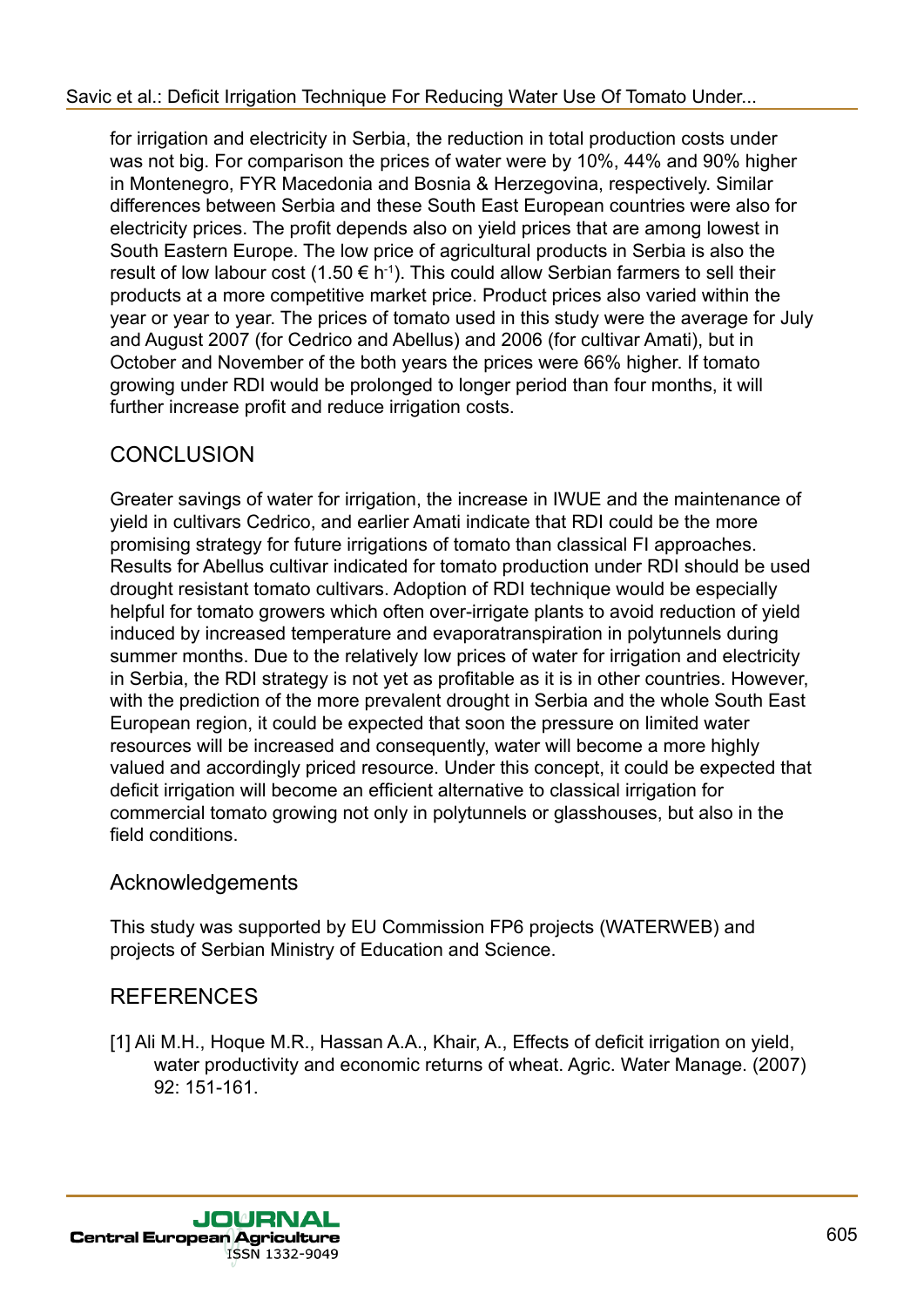#### [Savic et al.: Deficit Irrigation Technique For Reducing Water Use Of Tomato Under...](http://jcea.agr.hr/volumes.php?search=Article%3A960)

- [2] Costa M., Ortuno M.F., Chaves M.M., Deficit Irrigation as a Strategy to Save Water: Physiology and Potential Application to Horticulture. J. Integ. Plant Biol. (2007) 49 (10): 1421–1434.
- [3] English M.J., Raja S.N., Perspectives on deficit irrigation. Agric. Water Manage. (1996) 32: 1-14.
- [4] FAO, Deficit Irrigation Practices. FAO, Rome, Italy., Water Reports (2002): No. 22.
- [5] FAO, FAO statistical databases. Agriculture Data Collection. FAO, Rome, Italy., http://faostat.fao.org, 2006.
- [6] FAOSTAT, Food and Agriculture Organization of the United Nations. Commodity trade by country., http://faostat.fao.org/site/339/default.aspx, 2007.
- [7] Fereres E., Soriano M.A., Deficit irrigation for reducing agricultural water use. J. Exp. Bot. (2007) : 58, 147–159.
- [8] Hack H., Gall, H. Klemke Th.,. Klose, R Meier U., Stauss R., and Witzenberger A., The BBCH scale for phonological growth stages of tomato (*Solanum lycopersicum* L), in: Meier, U. (Eds.), Growth Stages of Mono and Dicotyledonous Plants. BBCH Monograph, Federal Biological Research Centre for Agriculture and Forestry, 2001.
- [9] Jensen C.R., Battilani A., Plauborg F., Psarras G., Kostas C., Janowiak F., Stikic R., Jovanovic Z., Li G., Qi X., Liu F., Jacobsen S.E., Andersen M.N., Deficit irrigation based on drought tolerance and root signalling in potatoes and tomatoes. Agric. Water. Manage. (2010): 98, 403–413.
- [10] Kirda C., Cetin M., Dasgan H.Y., Topcu S., Kaman H., Ekici B., Derici M.R., Ozguven A.L., Yield response of greenhouse grown tomato to partial root drying and conventional deficit irrigation. Agric. Water Manage. (2004): 69, 191-201.
- [11] Mitchell J.P., Shennan C., Grattan S.R., May D.M., Tomato fruit yields and quality under water deficit and salinity. J. Am. Soc. Hort. Sci. (1991): 16, 215-221.
- [12] OIV, Compendium of international methods of wine and must analyses. OIV, Paris. 1992.
- [13] Patane S., Cosentino S.L., Effects of soil water deficit on yield and quality of processing tomato under a Mediterranean climate. Agri. Water Manage. (2010): 97, 131-138.
- [14] Perez-Perez J.G., Garcıa J., Robles J.M., Botıa P., Economic analysis of navel orange cv. 'Lane late' grown on two different drought-tolerant rootstocks under deficit irrigation in South-eastern Spain. Agric. Water Manage. (2010): 97, 157- 164.